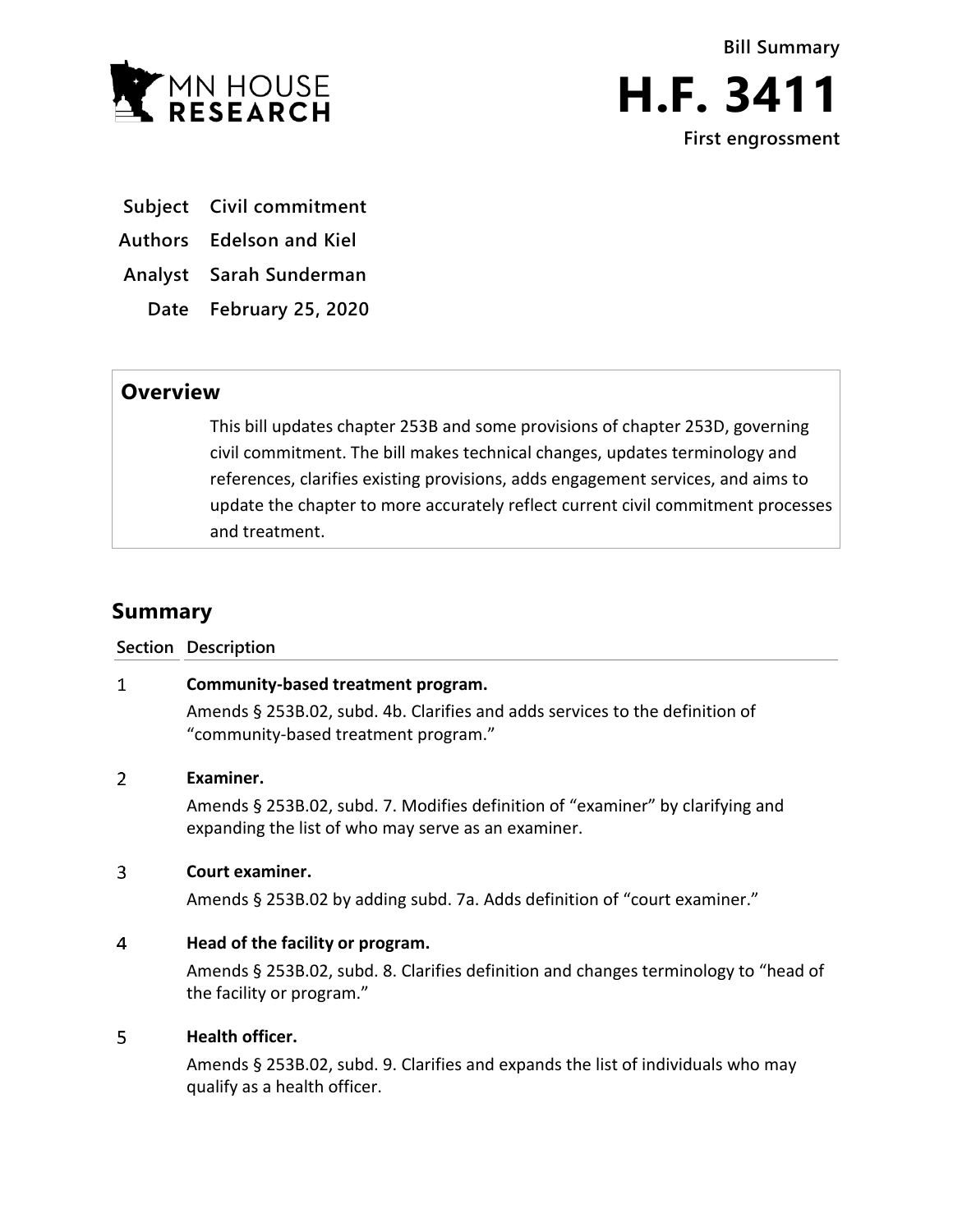#### 6 **Interested person.**

Amends § 253B.02, subd. 10. Clarifies definition of "interested person" and adds health care and mental health providers to the definition.

#### $\overline{7}$ **Person who poses a risk of harm due to a mental illness.**

Amends § 253B.02, subd. 13. Clarifies definition and modifies terminology.

#### 8 **Peace officer.**

Amends § 253B.02, subd. 16. Adds deputy sheriffs to the definition of "peace officer."

#### 9 **Person who has a mental illness and is dangerous to the public.**

Amends § 253B.02, subd. 17. Clarifies definition and changes terminology; includes definition of mental illness; removes paragraph (b) regarding persons committed as sexually dangerous or as having a sexual psychopathic personality.

#### 10 **State-operated treatment program.**

Amends § 253B.02, subd. 18. Updates definition and modifies terminology; clarifies programs included in definition.

#### 11 **Treatment facility.**

Amends § 253B.02, subd. 19. Updates terminology and clarifies facilities included in definition.

#### 12 **Pass.**

Amends § 253B.02, subd. 21. Updates terminology.

#### 13 **Pass plan.**

Amends § 253B.02, subd. 22. Updates terminology.

#### 14 **Pass-eligible status.**

Amends § 253B.02, subd. 23. Updates terminology.

#### 15 **Psychotropic medication.**

Amends § 253B.02 by adding subd. 23. Adds definition of "psychotropic medication."

#### 16 **Restraints.**

Amends § 253B.03, subd. 1. Updates terminology; adds the head of the stateoperated treatment program, for clarity.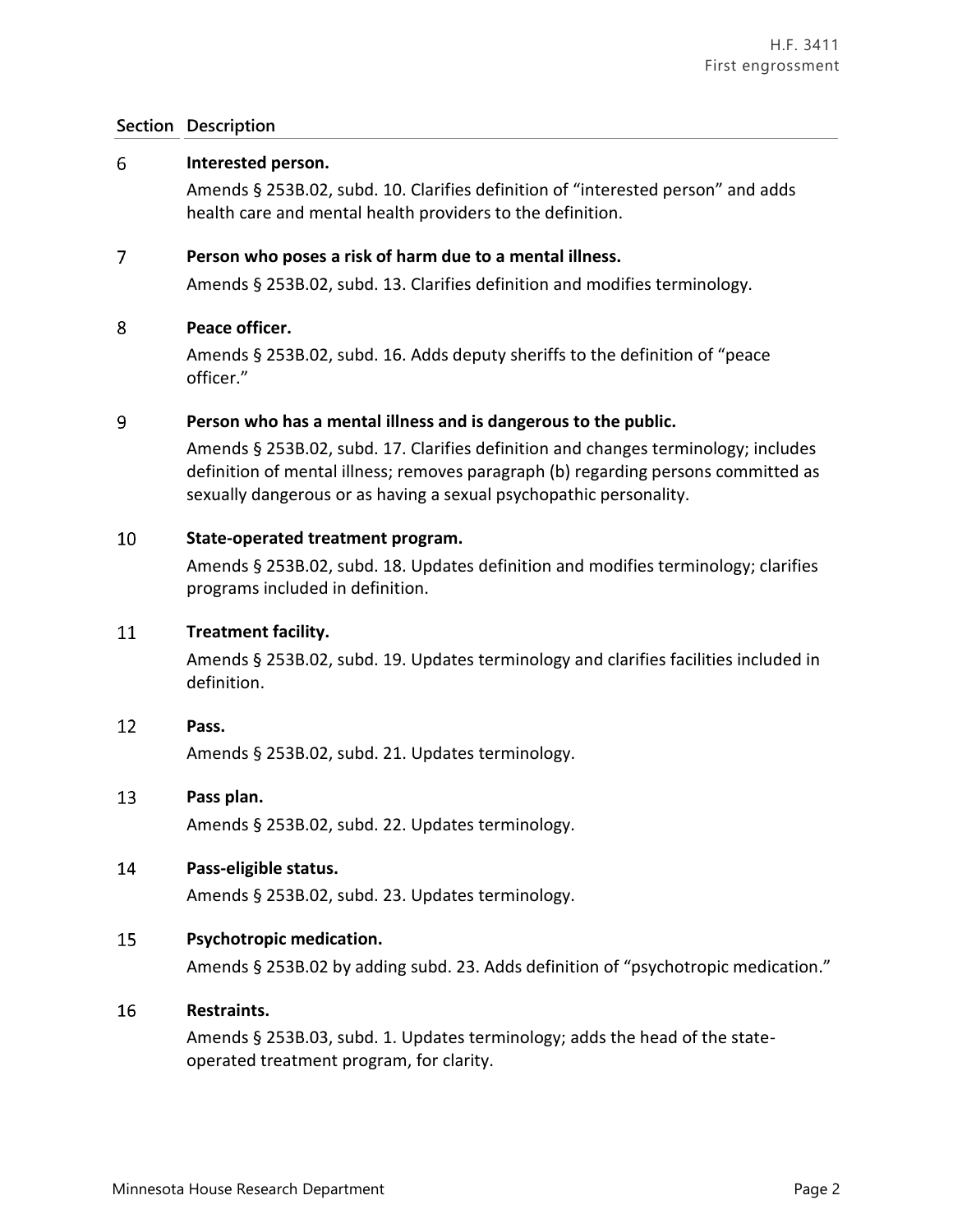#### 17 **Correspondence.**

Amends § 253B.03, subd. 2. Updates terminology; adds the head of the stateoperated treatment program, for clarity.

#### 18 **Visitors and phone calls.**

Amends § 253B.03, subd. 3. Adds the head of the state-operated treatment program, for clarity.

#### 19 **Disclosure of patient's admission.**

Amends § 253B.03, subd. 4a. Updates terminology; adds the head of the stateoperated treatment program, for clarity.

#### 20 **Periodic assessment.**

Amends § 253B.03, subd. 5. Updates terminology, makes clarifying changes.

#### 21 **Consent for medical procedure.**

Amends § 253B.03, subd. 6. Updates terminology, makes clarifying and organizational changes; adds language for power of attorney and health care directives.

#### 22 **Consent for mental health treatment.**

Amends § 253B.03, subd. 6b. Updates terminology.

#### $23<sup>°</sup>$ **Adult mental health treatment.**

Amends § 253B.03, subd. 6d. Updates terminology; clarifies that a declaration of preferences or instructions may include health care or psychiatric directives; removes duplicative language.

#### 24 **Treatment plan.**

Amends § 253B.03, subd. 7. Updates terminology; adds the head of the stateoperated or community-based treatment program; clarifies requirements for development and review of treatment plans.

#### 25 **Notification.**

Amends § 253B.03, subd. 10. Updates terminology; clarifies that notification requirements apply to persons temporarily confined.

#### 26 **Voluntary admission and treatment.**

Amends § 253B.04, subd. 1. Updates terminology and references; adds professional organizations whose inpatient admission standards may be used.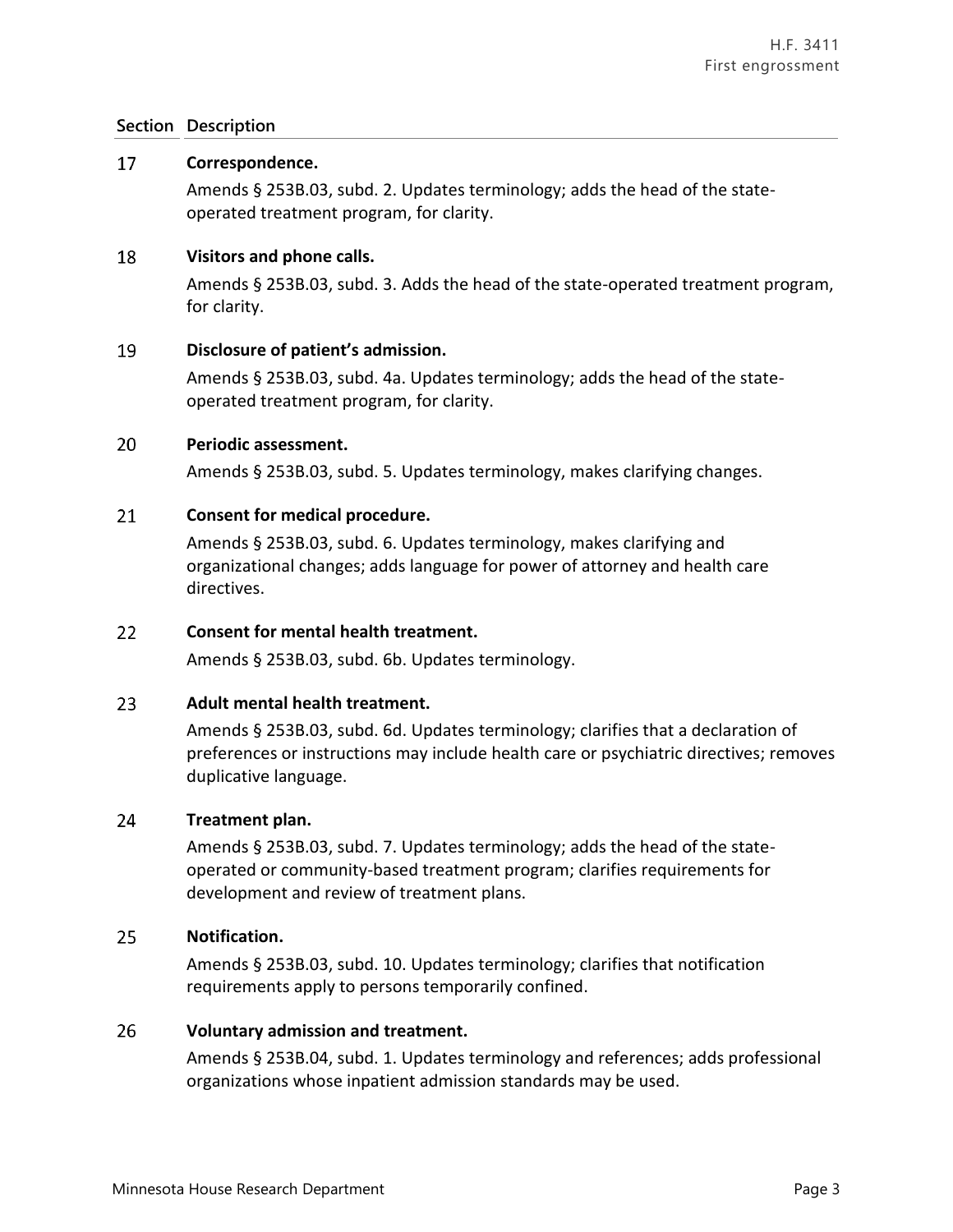27 **Voluntary treatment or admission for persons with a mental illness.** Amends § 253B.04, subd. 1a. Updates terminology, makes clarifying changes.

#### 28 **Release.**

Amends § 253B.04, subd. 2. Updates terminology, makes clarifying changes.

#### 29 **Services for engagement in treatment.**

Proposes coding for § 253B.041.

**Subd. 1. Eligibility.** (a) Describes the purpose of engagement services; allows an interested person to apply to the person's county for engagement services, to avoid the need for civil commitment.

(b) Lists eligibility requirements for engagement services.

**Subd. 2. Administration.** (a) Requires the county prepetition screening team to determine whether an individual is eligible for engagement services.

(b) Requires engagement services to begin if the individual is eligible; lists engagement services.

(c) Specifies that engagement services must consider patient preferences; allows counties to contract with other agencies to provide services; specifies staff requirements.

(d) Requires engagement services staff to facilitate referrals for mental health treatment, assist patients with obtaining health insurance, and conduct outreach efforts.

**Subd. 3. Commitment.** Allows for engagement services to be stopped if a patient is in need of commitment; specifies procedures for this scenario.

**Subd. 4. Evaluation.** Allows, but does not require, counties to provide engagement services. Directs the commissioner of human services to conduct an engagement services pilot project evaluation.

#### 30 **Facilities.**

Amends § 253B.045, subd. 2. Updates terminology and references; removes provision related to costs for temporary confinement in a Department of Corrections facility, which cites repealed subdivision.

#### 31 **Cost of care.**

Amends § 253B.045, subd. 3. Updates terminology.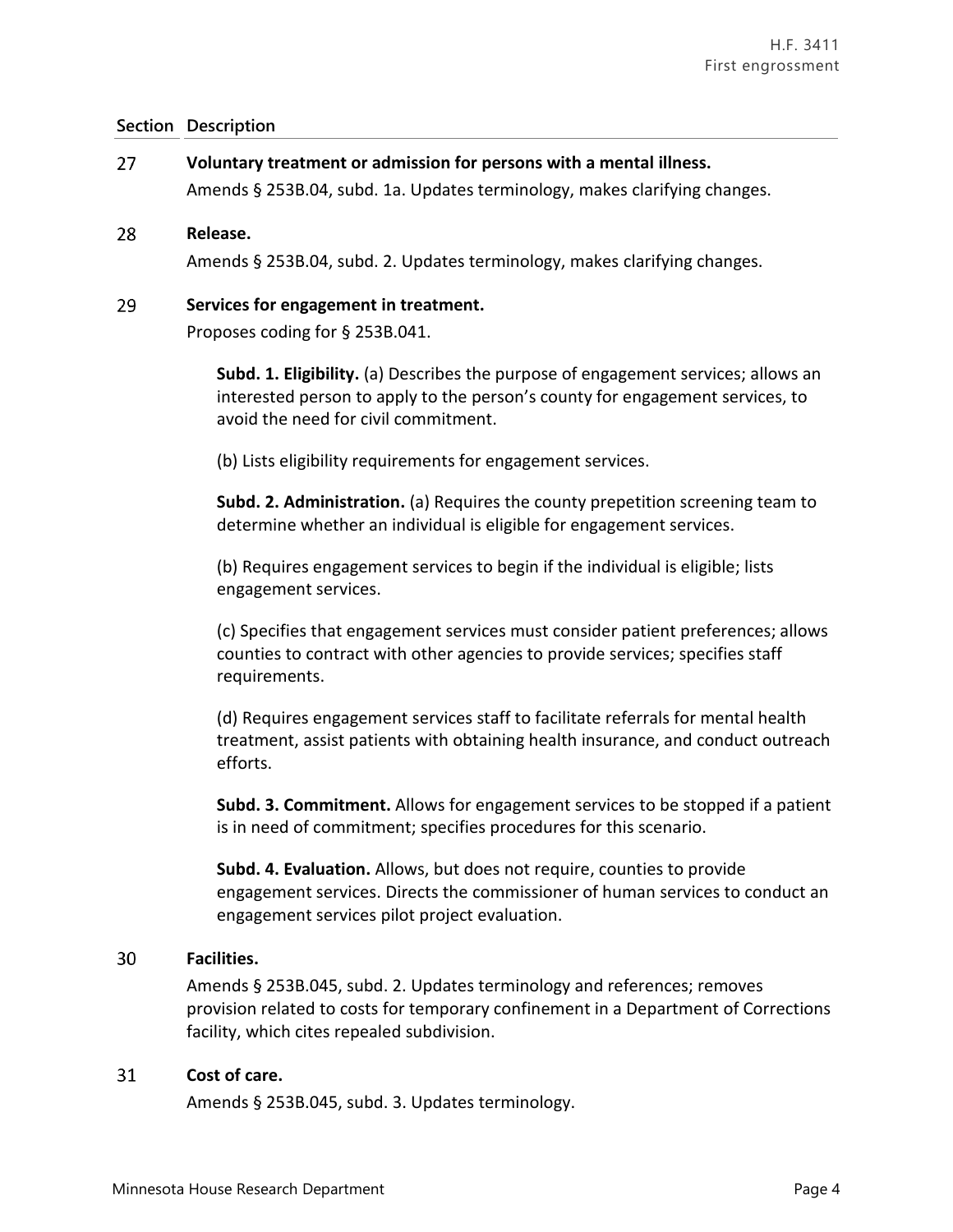#### $32<sup>2</sup>$ **Health plan company; definition.**

Amends § 253B.045, subd. 5. Removes children's mental health collaboratives from definition of "health plan company."

#### 33 **Coverage.**

Amends § 253B.045, subd. 6. Removes provisions related to the requirement that health plan companies provide coverage for court-ordered mental health services, simplifying the requirements.

#### 34 **Emergency admission.**

Proposes coding for § 253B.051. Replaces, reorganizes, and updates provisions of § 253B.05 related to emergency admission that are repealed in this bill.

**Subd. 1. Peace officer or health officer authority.** (a) Specifies the circumstances under which a peace officer or health officer may take a person into custody and transport the person to an examiner or treatment program or facility, or to the person's home.

(b) Specifies that an examiner's written statement under subdivision 2 is sufficient authority for a peace officer or health officer to take a person into custody and transport the person to a treatment facility or program.

(c) Requires a peace officer or health officer who takes a person into custody and transports that person to make a written application for that person's admission; specifies what the written application must include.

(d) Requires a copy of the examiner's written statement to be made available to the person taken into custody.

(e) Allows the officer to personally provide transportation or arrange for other suitable transportation; specifies that, if possible, the officer must not be in uniform and must not use a visibly marked law enforcement vehicle.

**Subd. 2. Emergency hold.** (a) Allows a treatment facility, state-operated treatment program, or community-based treatment program, other than a Minnesota Sex Offender Program (MSOP) facility, to admit or hold a patient for emergency care and treatment under specified circumstances.

(b) Specifies requirements for an examiner's written statement to hold a patient.

(c) If applicable, requires the examiner to make a good faith effort to obtain and consider information from a person who previously brought the person to a treatment program or facility, prior to writing the statement for an emergency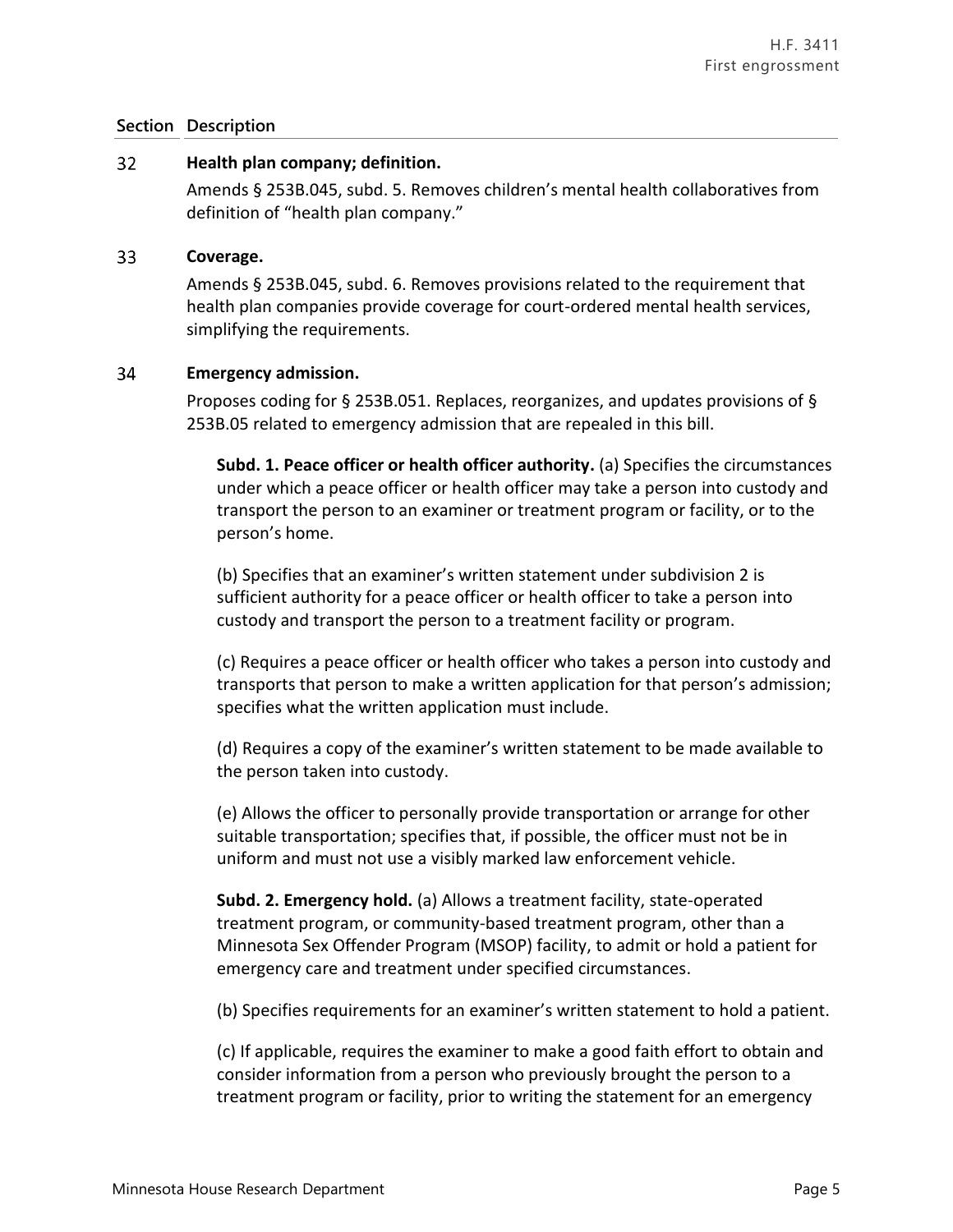hold. Specifies what the statement must include. Requires the examiner to inquire about health care and advance psychiatric directives.

(d) Requires the facility or program to give a copy of the written statement to the patient immediately upon initiating the emergency hold, and to maintain a copy. Requires the facility or program to provide notice to the patient in writing of the right to leave after 72 hours, the right to a medical examination within 48 hours, and the right to request a change to voluntary status.

(e) Prohibits the facility or program from allowing or requiring the patient's consent to participate in a clinical drug trial during an emergency admission or hold. Specifies that this does not apply to a clinical drug trial in which the patient was participating at the time the emergency admission or hold was initiated.

### **Subd. 3. Duration of hold, release procedures, and change of status.**

(a) Requires a determination about the need for an emergency hold as soon as possible, or within 12 hours of the person's arrival at a treatment facility or program.

Specifies that the peace officer or health officer hold ends upon whichever of the following occurs first: (1) initiation of an emergency hold under subdivision 2; (2) voluntary admission; (3) an examiner's decision not to admit the person; or (4) 12 hours after the person's arrival.

(b) Allows a facility or program to hold a patient for up to 72 hours after the examiner signs the written statement for an emergency hold. Requires release unless the facility or program obtains a court order to hold the patient, but prohibits a consecutive emergency hold.

(c) Allows a court to issue a judicial hold if the interested person files a petition to civilly commit a person.

(d) Prohibits a court from releasing a patient under a 72-hour hold unless the court receives a written petition for release and holds a summary hearing.

(e) Specifies what the written petition for release must include, and the procedures the court must follow upon receiving such petition.

(f) Requires the head of the treatment facility or program to immediately notify the agency that employs the peace officer or health officer who initiated the emergency hold if: (1) a facility or program releases a patient during the 72-hour hold; (2) the examiner does not admit the patient; or (3) the patient leaves without consent.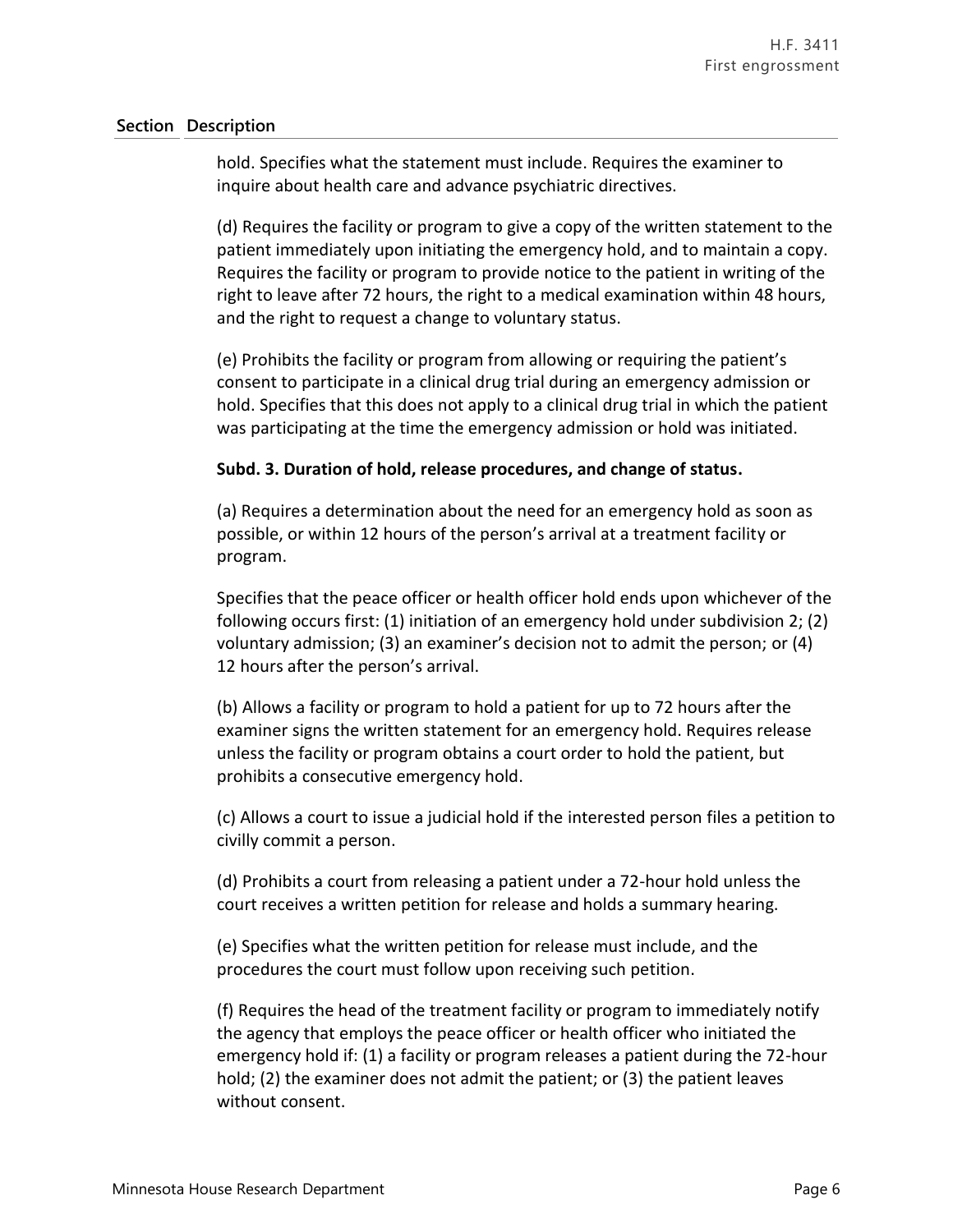(g) Exempts a treatment facility or program from the notice requirement in paragraph (f), unless notice is requested, if a patient is held for detoxification and is no longer a danger to self or others.

(h) Requires a patient's status change to voluntary upon the patient's written request and the head of the facility or program's consent.

#### 35 **Persons with mental illness or developmental disability.**

Amends § 253B.06, subd. 1. Updates terminology, makes clarifying changes.

#### 36 **Chemically dependent persons.**

Amends § 253B.06, subd. 2. Updates terminology, makes clarifying changes.

#### 37 **Discharge.**

Amends § 253B.06, subd. 3. Updates terminology and references, makes clarifying changes.

#### 38 **Prepetition screening.**

Amends § 253B.07, subd. 1. Updates terminology and references, makes clarifying changes to the requirements for prepetition screenings. Specifies that in-person interviews are preferred, if practicable, but not required.

#### 39 **The petition.**

Amends § 253B.07, subd. 2. Updates terminology, makes clarifying changes.

#### 40 **Petition originating from criminal proceedings.**

Amends § 253B.07, subd. 2a. Adds paragraph (b), which specifies that only a court examiner may conduct an assessment as described in the Minnesota Rules of Criminal Procedure.

Adds paragraph (c), which specifies that when a county is ordered to consider civil commitment following an incompetency determination, the county in which the criminal matter is pending is responsible for conducting the prepetition screening and filing the commitment petition, if applicable, unless otherwise agreed to.

#### 41 **Apprehend and hold orders.**

Amends § 253B.07, subd. 2b. Updates terminology and references.

#### 42 **Change of venue.**

Amends § 253B.07, subd. 2d. Adds requirements for notice of and response to a motion for change of venue.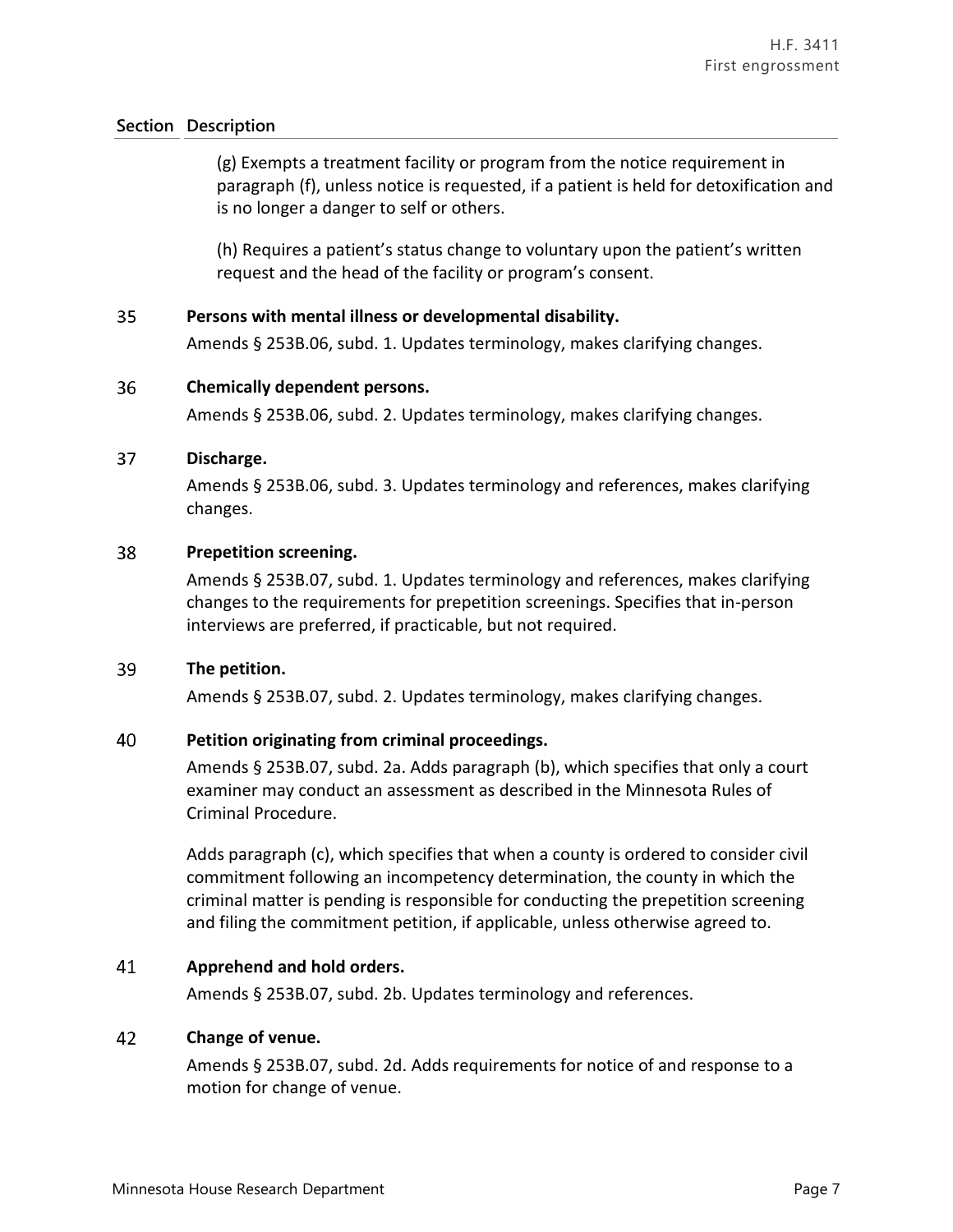| 43 | <b>Court-appointed examiners.</b><br>Amends § 253B.07, subd. 3. Updates terminology.                                                                                                                                                                                                                                                                                                                                     |
|----|--------------------------------------------------------------------------------------------------------------------------------------------------------------------------------------------------------------------------------------------------------------------------------------------------------------------------------------------------------------------------------------------------------------------------|
| 44 | Prehearing examination; report.<br>Amends § 253B.07, subd. 5. Updates terminology.                                                                                                                                                                                                                                                                                                                                       |
| 45 | <b>Preliminary hearing.</b><br>Amends § 253B.07, subd. 7. Updates terminology.                                                                                                                                                                                                                                                                                                                                           |
| 46 | Time for commitment hearing.<br>Amends § 253B.08, subd. 1. Updates terminology.                                                                                                                                                                                                                                                                                                                                          |
| 47 | Place of hearing.<br>Amends § 253B.08, subd. 2a. Updates terminology.                                                                                                                                                                                                                                                                                                                                                    |
| 48 | Absence permitted.<br>Amends § 253B.08, subd. 5. Updates terminology.                                                                                                                                                                                                                                                                                                                                                    |
| 49 | Witnesses.<br>Amends § 253B.08, subd. 5a. Updates terminology.                                                                                                                                                                                                                                                                                                                                                           |
| 50 | Standard of proof.<br>Amends § 253B.09, subd. 1. Updates terminology. Adds paragraph (c) allowing for<br>commitment to both a treatment facility or program and to the commissioner of<br>human services, in case a state-operated treatment program becomes the least<br>restrictive alternative. Outlines requirements for when a patient's level of care needs<br>change, including provisional discharge procedures. |
| 51 | Findings.<br>Amends § 253B.09, subd. 2. Clarifies that a suitable location may be a person's home.                                                                                                                                                                                                                                                                                                                       |
| 52 | Reporting judicial commitments; private treatment program or facility.<br>Amends § 253B.09, subd. 3a. Updates terminology; requires the court to send a copy<br>of the commitment order to the commissioner, if a patient is committed to a state-<br>operated treatment program.                                                                                                                                        |

#### 53 **Initial commitment period.**

Amends § 253B.09, subd. 5. Updates terminology.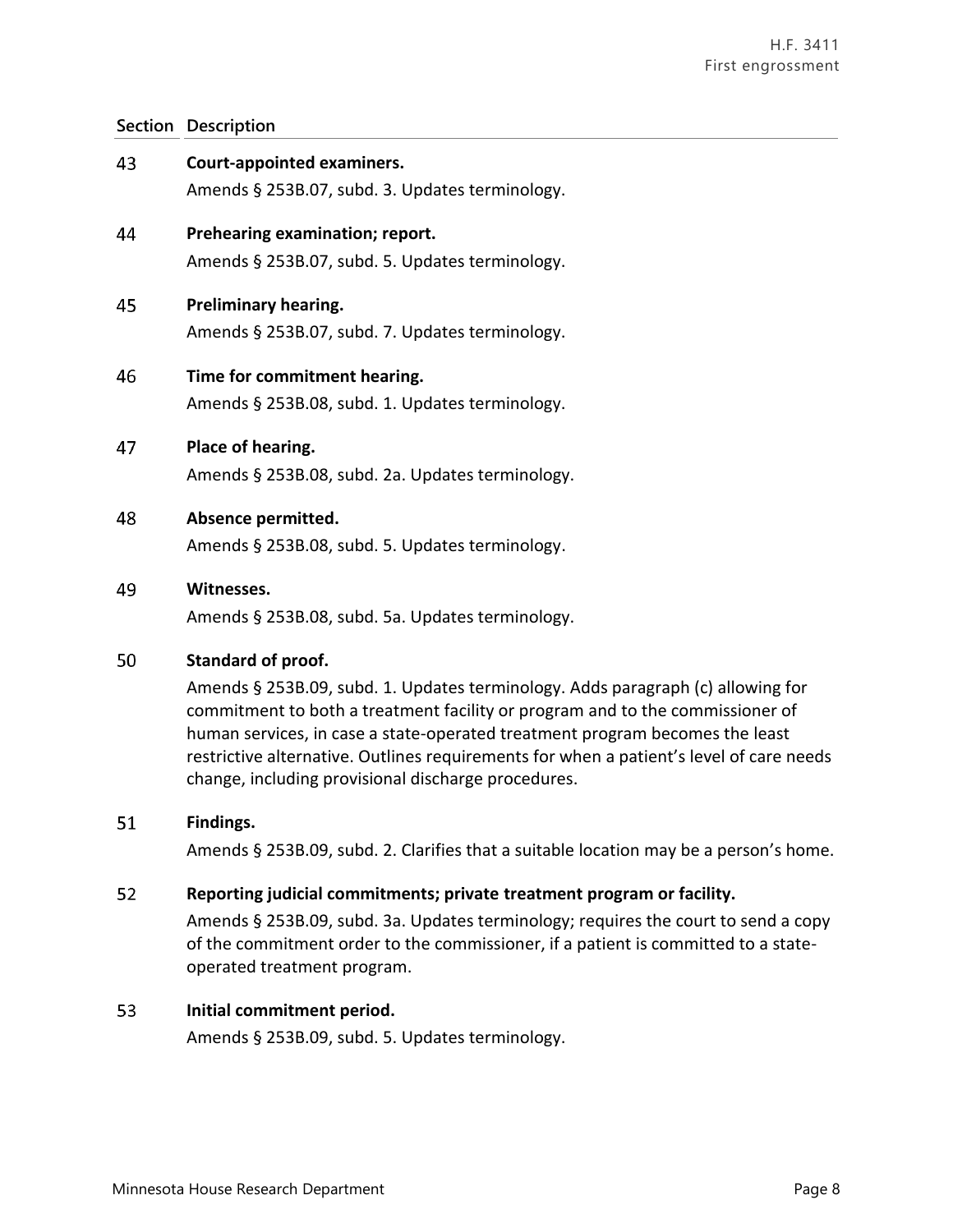#### 54 **Administration of psychotropic medication.**

Amends § 253B.092. Updates terminology and references, makes clarifying changes. Allows for a treating medical practitioner to continue administering a psychotropic medication to the patient through a hearing date or court order under certain circumstances. Specifies that only injectable psychotropic medications may be used if physical force is required to administer the medication, and specifies related requirements. Prohibits the use of a nasogastric tube to administer medication.

#### 55 **Access to medical records.**

Amends § 253B.0921. Updates terminology.

#### 56 **Duration.**

Amends § 253B.095, subd. 3. Updates terminology, makes clarifying change.

#### 57 **Findings.**

Amends § 253B.097, subd. 1. Updates terminology.

#### 58 **Case manager.**

Amends § 253B.097, subd. 2. Updates terminology.

#### 59 **Reports.**

Amends § 253B.097, subd. 3. Makes clarifying change.

#### 60 **Immunity from liability.**

Amends § 253B.097, subd. 6. Updates terminology.

#### 61 **Procedures upon commitment.**

Amends § 253B.10.

**Subd. 1. Administrative requirements.** Updates terminology; removes specific requirement for information sharing by the head of the treatment facility or program.

**Subd. 2. Transportation.** Updates terminology; allows for patient transport via protected transport provider.

**Subd. 3. Notice of admission.** Updates terminology.

**Subd. 3a. Interim custody and treatment of committed person.** Adds new subdivision specifying that if a patient is residing in a facility or program, a commitment order constitutes authority for the facility or program to confine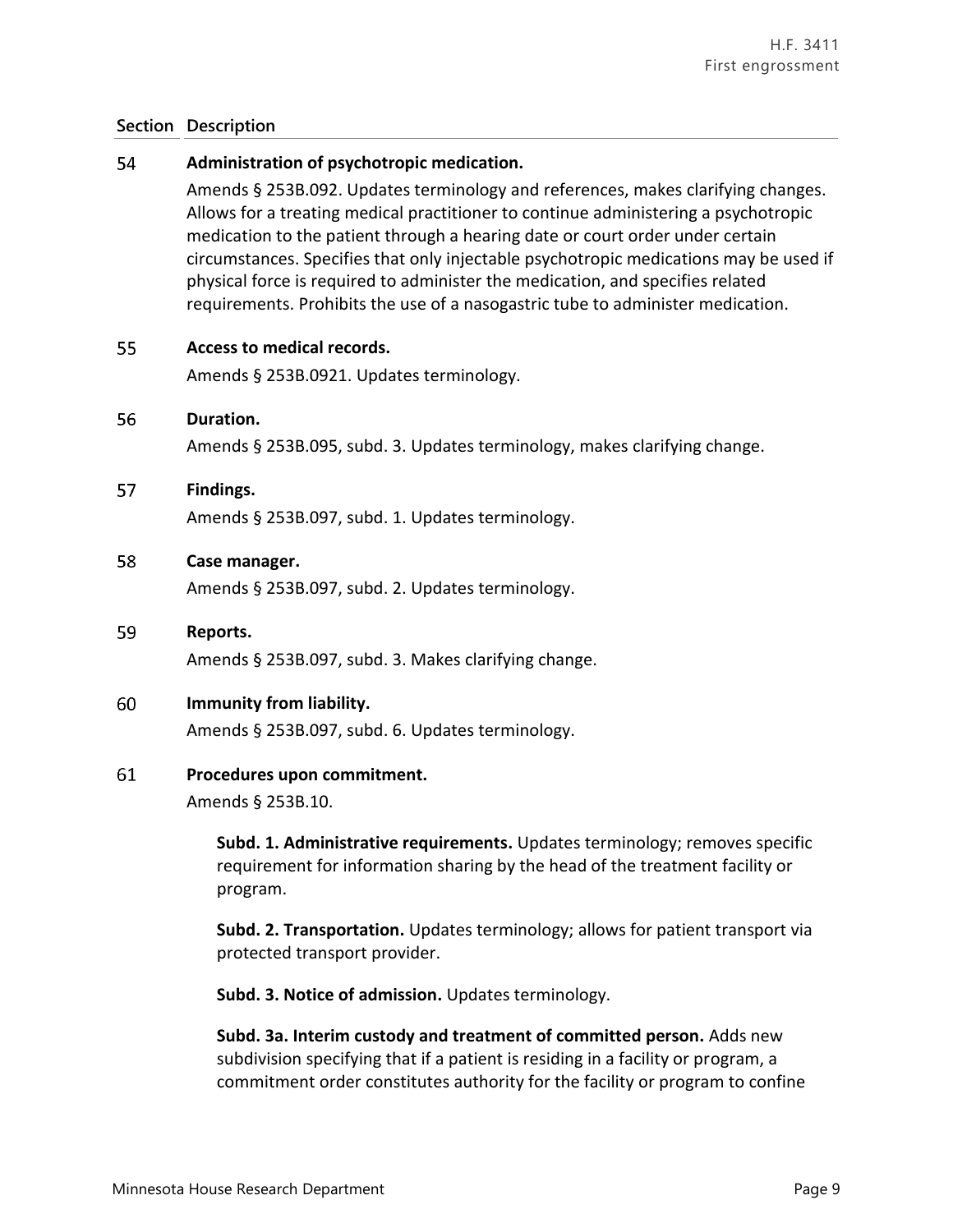and provide treatment to the patient until the patient is transferred to the facility or program to which the patient has been committed.

**Subd. 4. Private treatment.** Updates terminology.

### **Subd. 5. Transfer to voluntary status.** Updates terminology.

#### 62 **Reports.**

Amends § 253B.12, subd. 1. Updates terminology, makes clarifying changes. Adds paragraph specifying procedures for when a written report from the head of the treatment facility or program is not filed within the required time.

#### 63 **Examination.**

Amends § 253B.12, subd. 3. Updates terminology

#### 64 **Hearing; standard of proof.**

Amends § 253B.12, subd. 4. Updates terminology.

#### 65 **Record required.**

Amends § 253B.12, subd. 7. Makes clarifying changes; adds requirement that a copy of a final order for continued commitment be given to a patient who has been provisionally discharged and the agency responsible for monitoring the provisional discharge.

#### 66 **Persons with mental illness or chemical dependency.**

Amends § 253B.13, subd. 1. Updates terminology; adds provision allowing for a commitment to be extended for up to 14 days so a hearing for a continued commitment can be completed, under specified circumstances.

#### 67 **Transfer of committed persons.**

Amends § 253B.14. Updates terminology.

#### 68 **Authority to detain and transport a missing patient.**

Amends § 253B.141. Updates terminology, makes clarifying changes.

#### 69 **Provisional discharge.**

Amends § 253B.15, subd. 1. Updates terminology and makes clarifying changes. Adds provision allowing the head of a non-state-operated treatment facility or program to provisionally discharge a patient. Requires provisional discharge plan to be developed with input from the patient and the designated agency.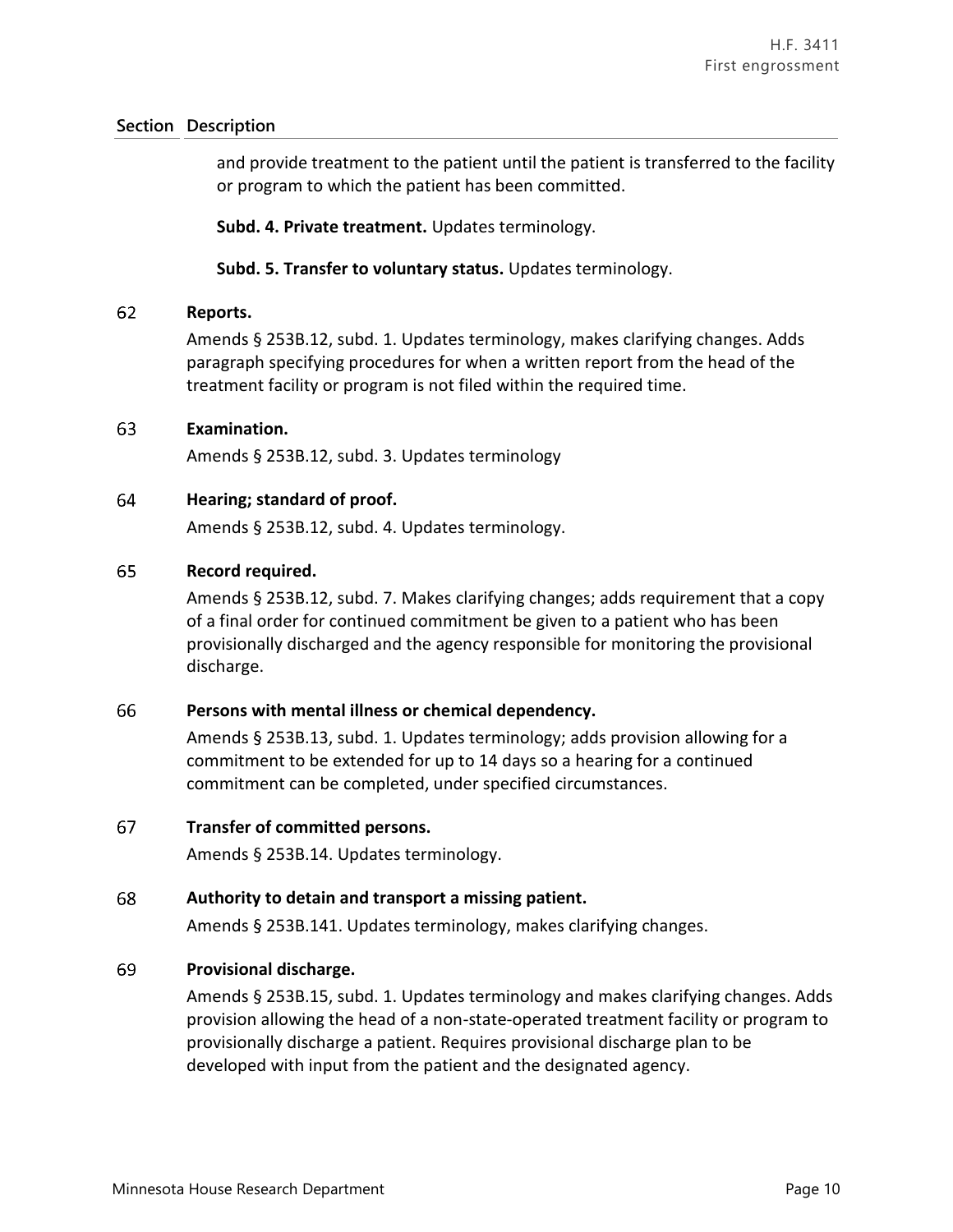| 70 | Representative of designated agency.<br>Amends § 253B.15, subd. 1a. Updates terminology.                                                                                                                                                                                                                                                               |
|----|--------------------------------------------------------------------------------------------------------------------------------------------------------------------------------------------------------------------------------------------------------------------------------------------------------------------------------------------------------|
| 71 | Revocation of provisional discharge.<br>Amends § 253B.15, subd. 2. Clarifies provisions governing circumstances for<br>provisional discharge revocation.                                                                                                                                                                                               |
| 72 | Procedure; notice.<br>Amends § 253B.15, subd. 3. Makes clarifying changes.                                                                                                                                                                                                                                                                             |
| 73 | Report to the court.<br>Amends § 253B.15, subd. 3a. Makes clarifying changes.                                                                                                                                                                                                                                                                          |
| 74 | Review.<br>Amends § 253B.15, subd. 3b. Makes clarifying changes.                                                                                                                                                                                                                                                                                       |
| 75 | Hearing.<br>Amends § 253B.15, subd. 3c. Makes clarifying changes.                                                                                                                                                                                                                                                                                      |
| 76 | Return to facility.<br>Amends § 253B.15, subd. 5. Updates terminology, makes clarifying changes.                                                                                                                                                                                                                                                       |
| 77 | Modification and extension of provisional discharge.<br>Amends § 253B.15, subd. 7. Updates terminology; clarifies the required procedures<br>for a designated agency to extend a provisional discharge; allows for patient input.                                                                                                                      |
| 78 | Provisional discharge extension.<br>Amends § 253B.15 by adding subd. 8a. Specifies that a provisional discharge<br>automatically continues for the duration of a new or extended commitment, if a<br>court extends the commitment or issues a new commitment order, unless otherwise<br>provided by the order or the provisional discharge is revoked. |
| 79 | <b>Expiration of provisional discharge.</b><br>Amends § 253B.15, subd. 9. Makes clarifying changes.                                                                                                                                                                                                                                                    |
| 80 | Voluntary return.<br>Amends § 253B.15, subd. 10. Updates terminology.                                                                                                                                                                                                                                                                                  |
| 81 | Discharge of committed persons.<br>Amends § 253B.16. Updates terminology, makes clarifying changes.                                                                                                                                                                                                                                                    |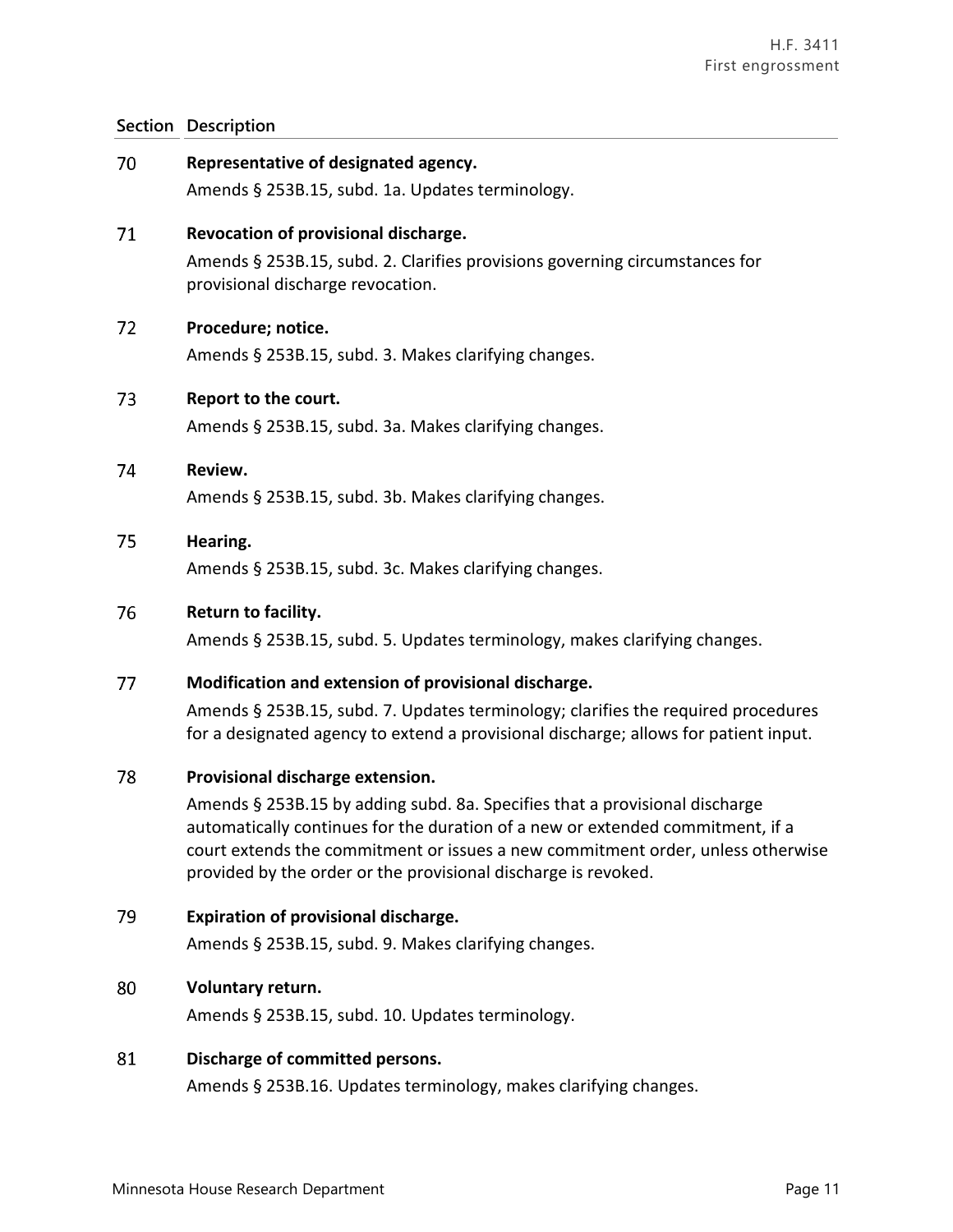| 82 | Release; judicial determination.<br>Amends § 253B.17. Updates terminology, makes clarifying changes.                                 |
|----|--------------------------------------------------------------------------------------------------------------------------------------|
| 83 | Procedure.<br>Amends § 253B.18, subd. 1. Updates terminology.                                                                        |
| 84 | Review; hearing.<br>Amends § 253B.18, subd. 2. Updates terminology.                                                                  |
| 85 | Indeterminate commitment.<br>Amends § 253B.18, subd. 3. Updates terminology.                                                         |
| 86 | Release on pass; notification.<br>Amends § 253B.18, subd. 4a. Updates terminology.                                                   |
| 87 | Pass-eligible; notification.<br>Amends § 253B.18, subd. 4b. Updates terminology and organization.                                    |
| 88 | Special review board.<br>Amends § 253B.18, subd. 4c. Updates terminology.                                                            |
| 89 | Petition; notice of hearing; attendance; order.<br>Amends § 253B.18, subd. 5. Updates terminology, makes clarifying change.          |
| 90 | Victim notification of petition and release; right to release statement.<br>Amends § 253B.18, subd. 5a. Updates terminology.         |
| 91 | Transfer.<br>Amends § 253B.118, subd. 6. Updates terminology and organization.                                                       |
| 92 | Provisional discharge.<br>Amends § 253B.18, subd. 7. Updates terminology and organization.                                           |
| 93 | Provisional discharge plan.<br>Amends § 253B.18, subd. 8. Updates terminology and makes clarifying change.                           |
| 94 | Provisional discharge; revocation.<br>Amends § 253B.18, subd. 10. Updates terminology and organization, makes clarifying<br>changes. |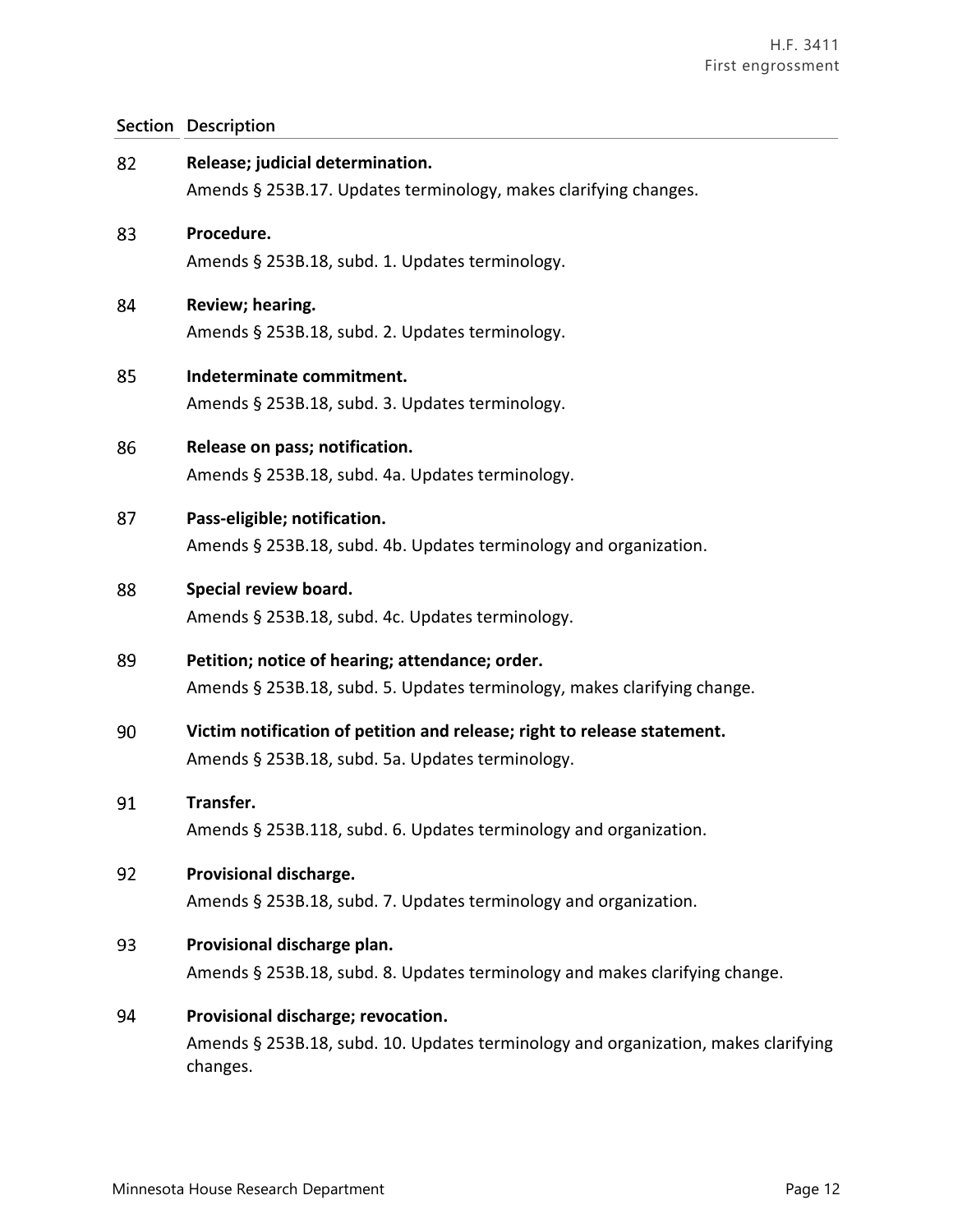| 95  | <b>Exceptions.</b>                                                                                                                                                                      |
|-----|-----------------------------------------------------------------------------------------------------------------------------------------------------------------------------------------|
|     | Amends § 253B.18, subd. 11. Updates terminology, makes clarifying changes.                                                                                                              |
| 96  | Return of patient.                                                                                                                                                                      |
|     | Amends § 253B.18, subd. 12. Updates terminology, makes clarifying changes.                                                                                                              |
| 97  | <b>Voluntary readmission.</b>                                                                                                                                                           |
|     | Amends § 253B.18, subd. 14. Updates terminology.                                                                                                                                        |
| 98  | Discharge.                                                                                                                                                                              |
|     | Amends § 253B.18, subd. 15. Updates terminology and organization.                                                                                                                       |
| 99  | Petition; hearing.                                                                                                                                                                      |
|     | Amends § 253B.19, subd. 2. Updates terminology.                                                                                                                                         |
| 100 | Notice to court.                                                                                                                                                                        |
|     | Amends § 253B.20, subd. 1. Updates terminology.                                                                                                                                         |
| 101 | Necessities.                                                                                                                                                                            |
|     | Amends § 253B.20, subd. 2. Updates terminology.                                                                                                                                         |
| 102 | Notice to designated agency.                                                                                                                                                            |
|     | Amends § 253B.20, subd. 3. Updates terminology.                                                                                                                                         |
| 103 | <b>Aftercare services.</b>                                                                                                                                                              |
|     | Amends § 253B.20, subd. 4. Updates terminology, specifies that a mental health<br>professional (rather than "physician") may be included in establishing an aftercare<br>services plan. |
| 104 | Notice to mental health professional.                                                                                                                                                   |
|     | Amends § 253B.20, subd. 6. Updates terminology; requires notice of discharge for a<br>patient's mental health professional (rather than "physician").                                   |
| 105 | Administrative procedures.                                                                                                                                                              |
|     | Amends § 253B.21, subd. 1. Updates terminology.                                                                                                                                         |
| 106 | <b>Applicable regulations.</b>                                                                                                                                                          |

Amends § 253B.21, subd. 2. Updates terminology.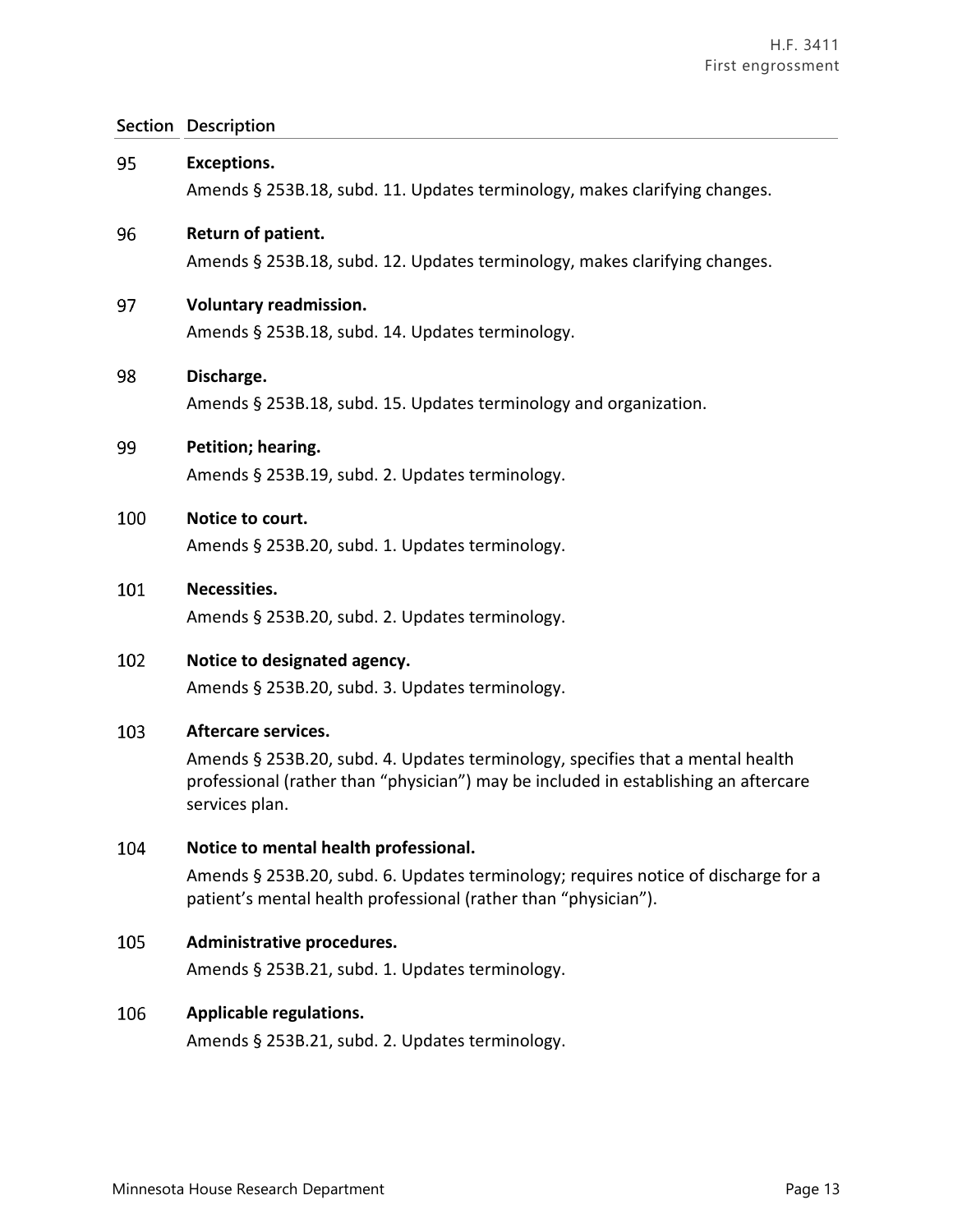| 107 | Powers.<br>Amends § 253B.21, subd. 3. Updates terminology.                                                                                                                       |
|-----|----------------------------------------------------------------------------------------------------------------------------------------------------------------------------------|
| 108 | Cost of care; commitment by tribal court order; Red Lake Band of Chippewa<br>Indians.                                                                                            |
|     | Amends § 253B.212, subd. 1. Updates terminology and cross-reference.                                                                                                             |
| 109 | Cost of care; commitment by tribal court order; White Earth Band of Ojibwe<br>Indians.                                                                                           |
|     | Amends § 253B.212, subd. 1a. Updates terminology and cross-reference.                                                                                                            |
| 110 | Cost of care; commitment by tribal court order; any federally recognized Indian<br>tribe within the state of Minnesota.                                                          |
|     | Amends § 253B.212, subd. 1b. Updates terminology and cross-reference.                                                                                                            |
| 111 | Effect given to tribal commitment order.<br>Amends § 253B.212, subd. 2. Updates terminology.                                                                                     |
| 112 | Establishment.<br>Amends § 253B.22, subd. 1. Specifies state-operated treatment facilities and<br>programs for which review boards must be established; makes clarifying change. |
| 113 | Right to appear.<br>Amends § 253B.22, subd. 2. Updates terminology and makes clarifying change.                                                                                  |
| 114 | Notice.<br>Amends § 253B.22, subd. 3. Updates terminology, makes clarifying changes.                                                                                             |
| 115 | Review.<br>Amends § 253B.22, subd. 4. Updates terminology.                                                                                                                       |
| 116 | Costs of hearings.<br>Amends § 253B.23, subd. 1. Updates terminology.                                                                                                            |
| 117 | Responsibility for conducting prepetition screening and filing commitment<br>petitions.                                                                                          |
|     | Amends § 253B.23, subd. 1b. Removes references to early intervention (changed to<br>engagement services in this bill).                                                           |
| 118 | Legal results of commitment status.<br>Amends § 253B.23, subd. 2. Updates terminology.                                                                                           |